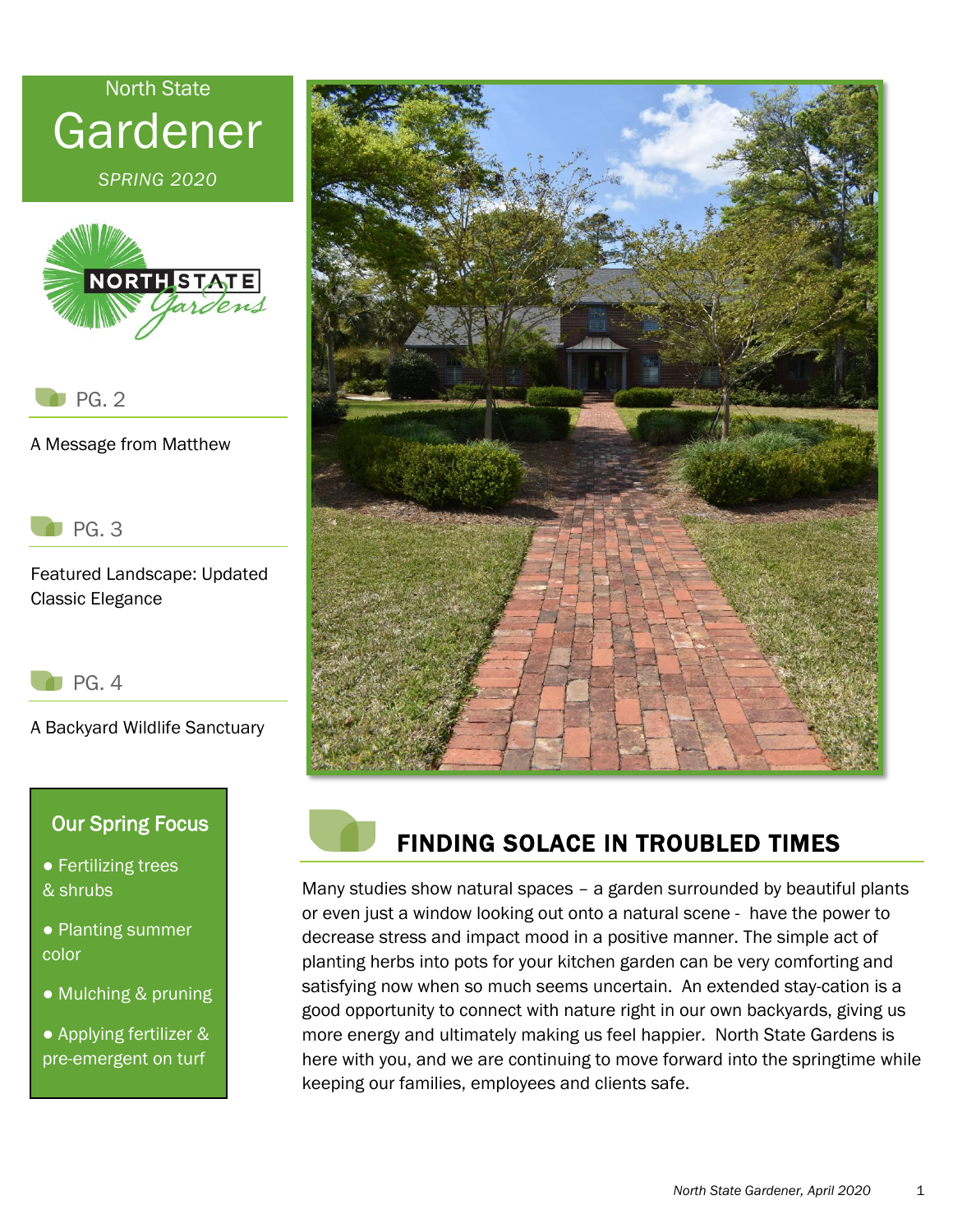

Hello Friends,

As I sit here writing this, the sun is shining, the azaleas are in full bloom, there are birds on my feeders … for all appearances, it's a normal spring day, right? Watching this idyllic scene, you could almost forget about the COVID-19 crisis unfolding in our country and around the world. I think that the outdoors is about as safe and healthy a place to be at any time, but that sentiment is doubly true these days - and I intend to partake of nature as much as possible! Stress and anxiety levels can run really high with everything that we are all facing, but even just a quick 15 minute walk

outside can help clear the mind and ease the soul. It may seem counterintuitive, but striving for a sense of normalcy in the middle of all this upheaval can help to lessen stress overload. Being outside also gives us a much-needed break from the constant social media and news feeds that are an incessant reminder of how abnormal things really are right now. While it is important to stay informed with reliable information, it is also springtime in our coastal home, and the natural world is giving us an incomparable show.

At North State Gardens, we are operating as normal – crisis-mode normal – and practicing social distancing and extreme measures of hygiene for personnel and equipment. As always, the safety of our employees, our clients, and our community is of top priority, and we will continue to rigourously follow the guidelines set forth by the New Hanover County Health Department as well as the Center for Disease Control. Our industry is considered essential by state authorities, and we have no plans to stop working to prepare for spring and the coming summer months. One notable exception is that contractors at Figure Eight Island are no longer allowed to work at occupied homes, so we are contacting these clients to establish a revised servicing schedule. As long as we are allowed to work and as long as everyone remains well, we will be servicing our accounts as normal during this critical time of year.

Our feature project this quarter is a renovation of an established landscape. Renovations have always been a significant part of our work, and they are usually very satisfying. I think in this case we were able to make a great improvement to the curb appeal of the home, imparting classic style with an updated twist.

Later in the newsletter we have some information on attracting life to your garden while creating a much needed place for food and shelter. Birds and pollinators provide us with so much pleasure, it is natural to want to create healthy outdoor living spaces for them as well.

In closing, please stay home and stay safe. And as always, thank you for your support.

Matthew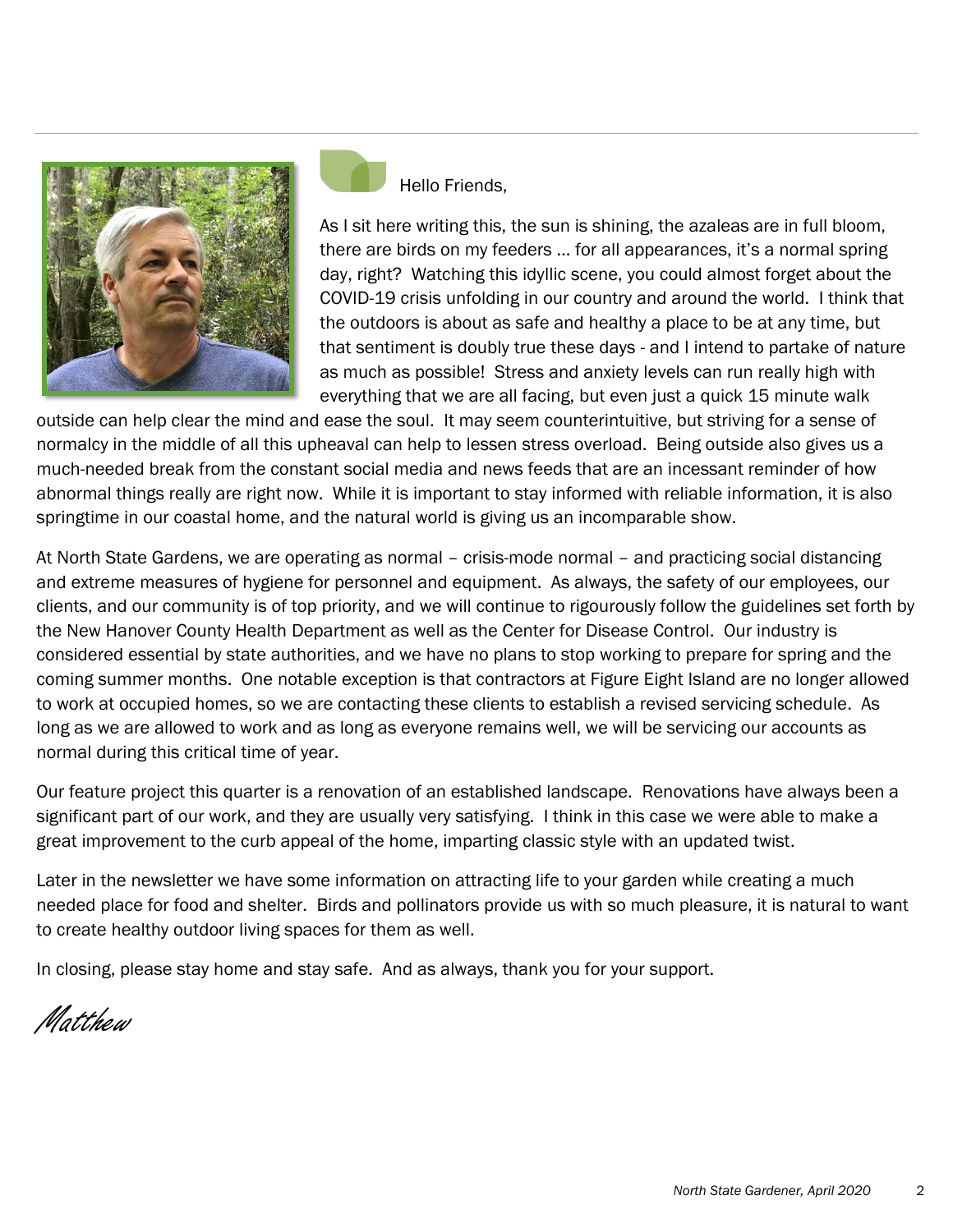





## CLASSIC ELEGANCE - REBOOTED

Sometimes, a change is called for … a different hair-do, a new outfit, and even a refreshed and updated landscape! As time passes, a landscape transforms just like hair or fashion; trees expand and create shade where it never existed before, shrubs become overgrown and weary as they near the end of their lifespan, and outdoor space usage transforms with human activity. Any of the above can signal that perhaps it's time for a landscape do-over.

Renovations can be some of the more challenging jobs from a design standpoint as compared to the blank slate of a new home. In the case of our feature home this quarter, the front area had large existing trees that were disruptive to the yard space. As you can see in the before picture, (*middle left*) there was a group of large trees that dominated the right side of the front yard. Having a lawn area with any kind of symmetry and maintaining a pleasing relationship with the house was impossible without removing these trees. So remove them we did, and as a result we were able to install a lawn area that frames the house, while adding a lovely circular focal point to the front entrance. I love trees, and removing them is a decision that I do not arrive at lightly, but in this case I think it paid big dividends.

On the other hand, replacing shrubs is often a much easier decision. We updated practically all the ornamental plants on the property to complete our facelift. The new garden has something going on all year long starting with cherries in the early spring, summer blooming hydrangeas and ornamental grasses, and ending with Camellia sasanquas in the late fall.

Updated with seasonal beauty and now easier to maintain, this rebooted landscape - with all of its former elegance and its new modern curves - is ready to move forward into the 21<sup>st</sup> century.